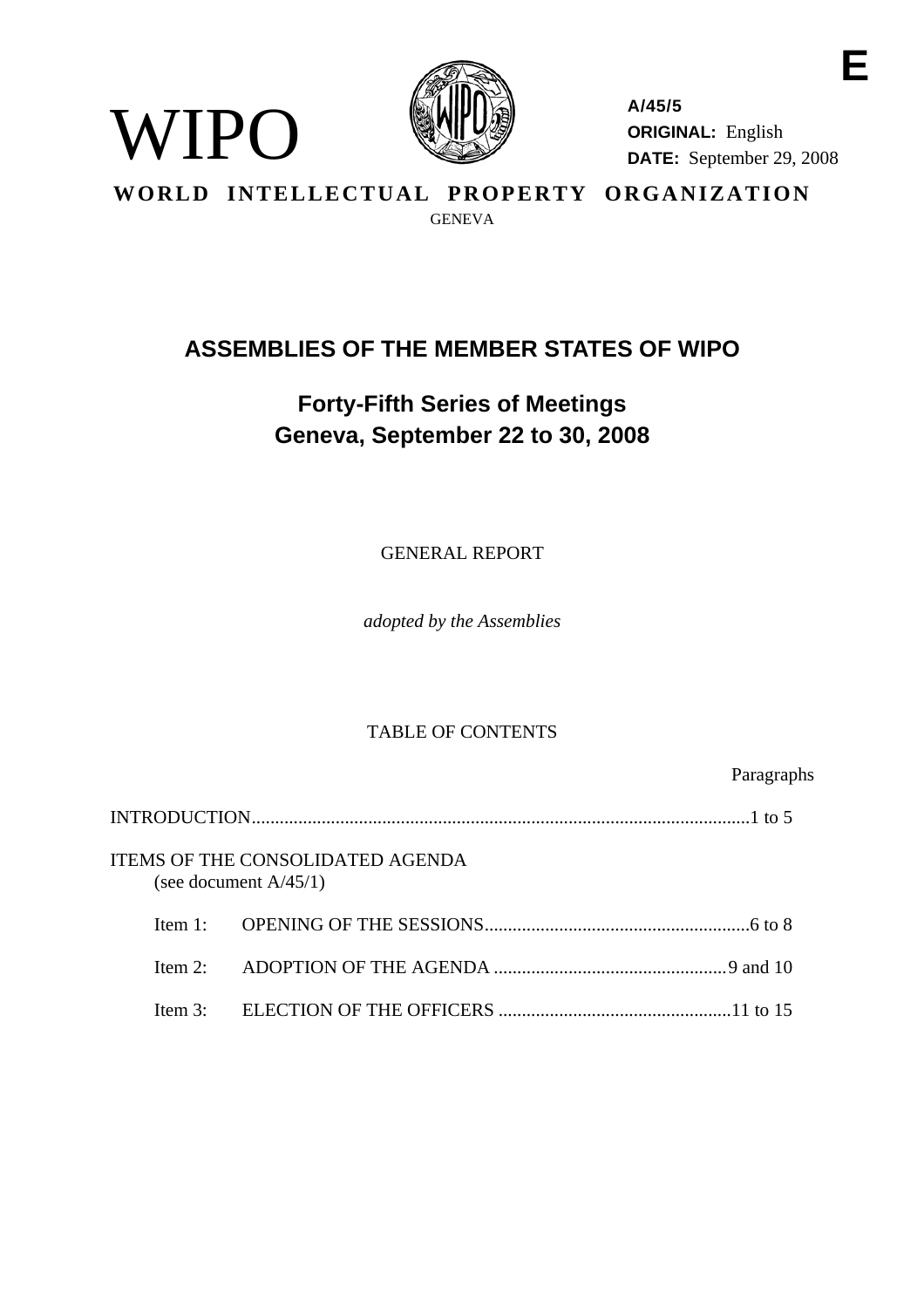## Paragraphs

| Item 4:     | APPOINTMENT OF THE NEW DIRECTOR GENERAL 16<br>(See WO/GA/36/13)                                                                                                                                                         |
|-------------|-------------------------------------------------------------------------------------------------------------------------------------------------------------------------------------------------------------------------|
| Item 5:     |                                                                                                                                                                                                                         |
| Item 6:     | SUMMARY ANNUAL REPORT OF THE DIRECTOR OF THE                                                                                                                                                                            |
|             | INTERNAL AUDIT AND OVERSIGHT DIVISION (IAOD) 18<br>(and $WO/GA/36/13$ )                                                                                                                                                 |
| Item 7:     | WIPO AUDIT COMMITTEE REPORT ON MEETINGS HELD FROM                                                                                                                                                                       |
|             | (and $WO/GA/36/13$ )                                                                                                                                                                                                    |
| Item 8:     | REPORT ON THE SESSIONS OF THE COMMITTEE ON<br>DEVELOPMENT AND INTELLECTUAL PROPERTY (CDIP)                                                                                                                              |
|             | (and WO/GA/36/13)                                                                                                                                                                                                       |
| Item 9:     | REPORT ON THE WORK OF THE STANDING COMMITTEE ON<br>COPYRIGHT AND RELATED RIGHTS (SCCR), INCLUDING THE<br>PROTECTION OF AUDIOVISUAL PERFORMANCES AND<br>PROTECTION OF THE RIGHTS OF BROADCASTING<br><b>ORGANIZATIONS</b> |
|             | (and WO/GA/36/13)                                                                                                                                                                                                       |
| Item 10:    | REPORT ON THE WORK OF THE ADVISORY COMMITTEE ON<br>ENFORCEMENT (ACE), AND THE ENFORCEMENT OF                                                                                                                            |
|             | 22<br>(and $WO/GA/36/13$ )                                                                                                                                                                                              |
| Item $11$ : | PROGRESS REPORT ON THE INTERGOVERNMENTAL COMMITTEE<br>ON INTELLECTUAL PROPERTY AND GENETIC RESOURCES,<br>TRADITIONAL KNOWLEDGE AND FOLKLORE (IGC)                                                                       |
|             | (and $WO/GA/36/13$ )                                                                                                                                                                                                    |
| Item $12$ : | REPORT ON THE WORK OF THE STANDING COMMITTEE ON THE<br>(and $WO/GA/36/13$ )                                                                                                                                             |
| Item $13$ : | MATTERS CONCERNING INTERNET DOMAIN NAMES25<br>(and $WO/GA/36/13$ )                                                                                                                                                      |
| Item $14$ : | EXCHANGE OF PRIORITY DOCUMENTS IN THE AREA OF                                                                                                                                                                           |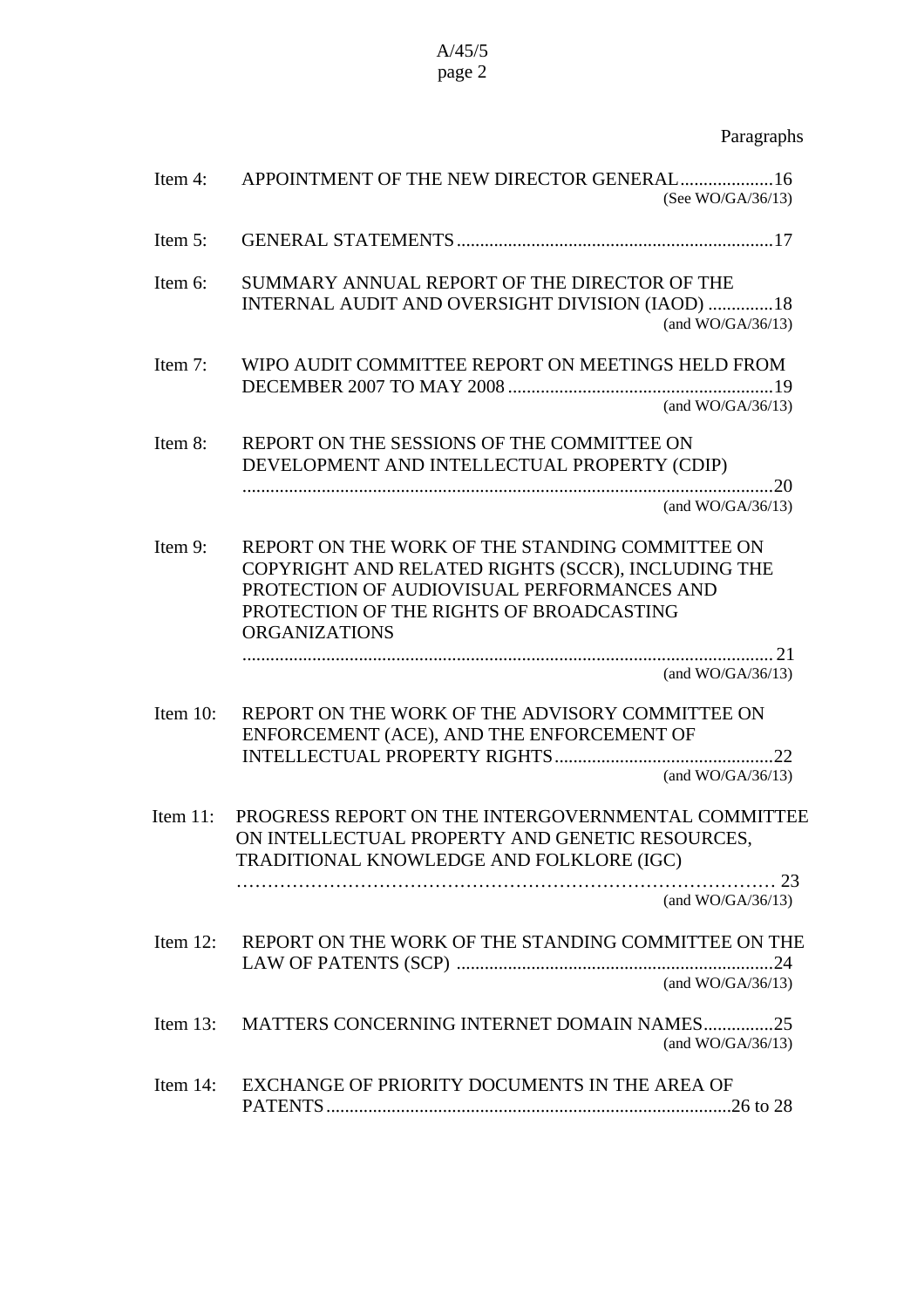| Item $15$ :<br>MATTERS CONCERNING ARTICLE 6TER OF THE PARIS<br>(and $P/A/40/2$ )                                                                                          |  |
|---------------------------------------------------------------------------------------------------------------------------------------------------------------------------|--|
| Item $16$ :<br>MATTERS CONCERNING THE MADRID UNION30<br>(and $MM/A/40/5$ )                                                                                                |  |
| Item $17$ :<br>MATTERS CONCERNING THE HAGUE UNION 31<br>(and $H/A/26/4$ )                                                                                                 |  |
| Item $18$ :<br>MATTERS CONCERNING THE LISBON UNION32<br>(and $LI/A/23/2$ )                                                                                                |  |
| Item $19$ :<br>(and PCT/A/38/6)                                                                                                                                           |  |
| MATTERS CONCERNING THE PATENT LAW TREATY 34<br>Item $20$ :<br>(and $PLT/A/5/2$ )                                                                                          |  |
| Item $21$ :<br>DRAFT AGENDAS OF THE 2009 ORDINARY SESSIONS OF THE<br>WIPO GENERAL ASSEMBLY, THE WIPO CONFERENCE, THE PARIS<br>UNION ASSEMBLY AND THE BERNE UNION ASSEMBLY |  |
| Item $22$ :<br>(and $A/45/3$ )                                                                                                                                            |  |
| Item $23$ :<br>PROGRESS REPORT ON THE NEW CONSTRUCTION<br>(and $WO/GA/36/13$ )                                                                                            |  |
| Item $24$ :<br>(and $WO/CC/59/2$ )                                                                                                                                        |  |
| Item $25$ :                                                                                                                                                               |  |
| Item $26$ :                                                                                                                                                               |  |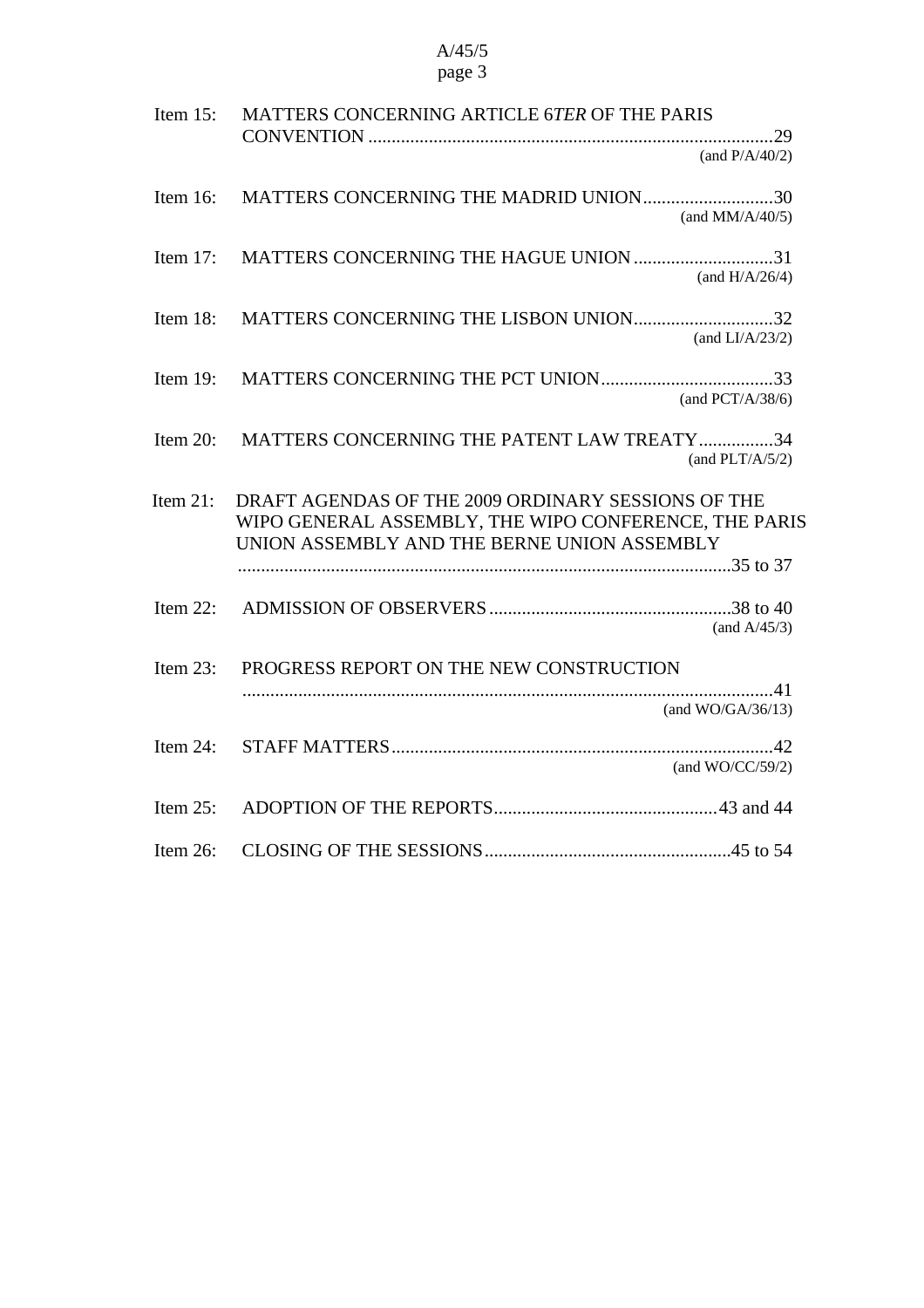## A/45/5

## page 4

## INTRODUCTION

1. This General Report records the deliberations and decisions of the following 19 Assemblies and other bodies of the Member States of WIPO:

- (1) WIPO General Assembly, thirty-sixth (18th extraordinary) session
- (2) WIPO Conference, twenty-seventh (9th extraordinary) session
- (3) WIPO Coordination Committee, fifty-ninth (39th ordinary) session
- (4) Paris Union Assembly, fortieth (22nd extraordinary) session
- (5) Paris Union Executive Committee, forty-sixth (44th ordinary) session
- (6) Berne Union Assembly, thirty-fourth (16th extraordinary) session
- (7) Berne Union Executive Committee, fifty-second (39th ordinary) session
- (8) Madrid Union Assembly, fortieth (23rd extraordinary) session
- (9) Hague Union Assembly, twenty-sixth (10th extraordinary) session
- (10) Nice Union Assembly, twenty-sixth (8th extraordinary) session
- (11) Lisbon Union Assembly, twenty-third (6th extraordinary) session
- (12) Locarno Union Assembly, twenty-sixth (9th extraordinary) session
- (13) IPC [International Patent Classification] Union Assembly, twenty-seventh (11th extraordinary) session
- (14) PCT [Patent Cooperation Treaty] Union Assembly, thirty-eighth (22nd extraordinary) session
- (15) Budapest Union Assembly, twenty-third (9th extraordinary) session
- (16) Vienna Union Assembly, nineteenth (7th extraordinary) session
- (17) WCT [WIPO Copyright Treaty] Assembly, sixth (3rd extraordinary) session
- (18) WPPT [WIPO Performances and Phonograms Treaty] Assembly, sixth (3rd extraordinary) session
- (19) PLT [Patent Law Treaty] Assembly, fifth (3rd extraordinary) session

meeting in Geneva from September 22 to 30, 2008, where the deliberations took place, and decisions were made in joint meetings of two or more of the said Assemblies and other bodies convened (hereinafter referred to as "the joint meeting(s)" and "the Assemblies of the Member States," respectively).

2. In addition to this General Report, separate Reports have been drawn up on the sessions of the General Assembly (WO/GA/36/13.), WIPO Conference (WO/CF/27/1), WIPO Coordination Committee (WO/CC/59/2), Paris Union Assembly (P/A/40/2), Paris Union Executive Committee (P/EC/46/1), Berne Union Assembly (B/A/34/1), Berne Union Executive Committee (B/EC/52/1), Madrid Union Assembly (MM/A/40/5), Hague Union Assembly (H/A/26/4), Nice Union Assembly (N/A/26/1), Lisbon Union Assembly (LI/A/23/2), Locarno Union Assembly (LO/A/26/1), IPC Union Assembly (IPC/A/27/1), PCT Union Assembly (PCT/A/38/6), Budapest Union Assembly (BP/A/23/1), Vienna Union Assembly (VA/A/19/1), WIPO Copyright Treaty Assembly (WCT/A/6/1), WIPO Performances and Phonograms Treaty Assembly (WPPT/A/6/1) and the Patent Law Treaty Assembly (PLT/A/5/2).

3. The list of the States members of the Assemblies and other bodies concerned and the observers admitted to their sessions as of September 22, 2008, is set forth in document A/45/INF/1 Rev.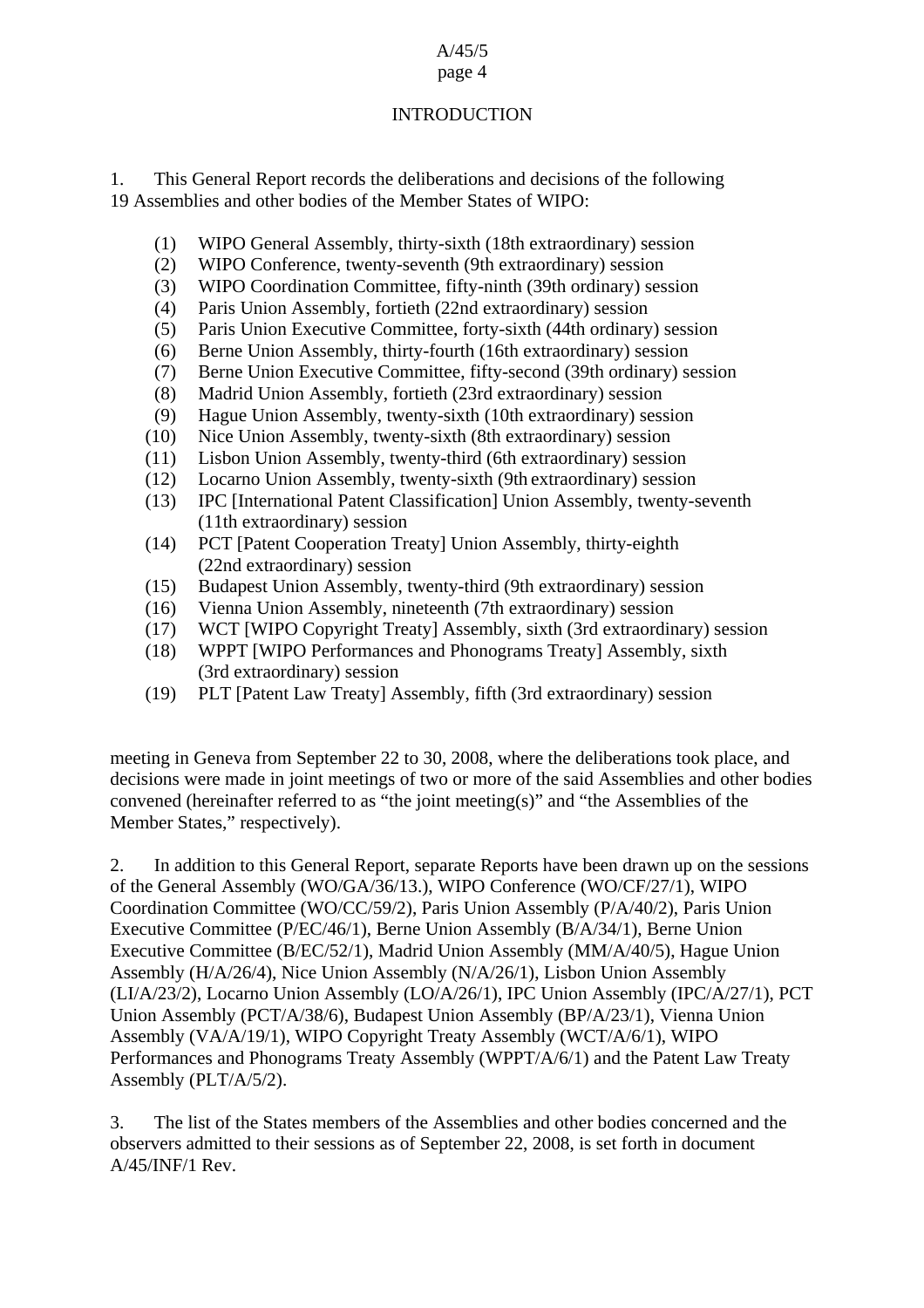4. The meetings dealing with the following items of the Agenda (document A/45/1) were presided over by the following Chairs:

| Items 1, 2, 3, 4, 5, 6, 7, 8, 9, 10, 11,<br>12, 13, 22, 23, 25 and 26 | Mr. Martin Ihoeghian Uhomoibhi (Nigeria),<br>and in his absence Mrs. Laura Thompson<br>Chacón (Costa Rica), Vice-Chair of the<br>General Assembly) |
|-----------------------------------------------------------------------|----------------------------------------------------------------------------------------------------------------------------------------------------|
| Items 14 and 15                                                       | Mr. James Otieno-Odek (Kenya), Chair of the<br>Paris Union Assembly                                                                                |
| Item 16                                                               | Mr. Li-Feng Schrock (Germany), Chair of the<br><b>Madrid Union Assembly</b>                                                                        |
| Item 17                                                               | Mrs. Maria Ludovica AGRÒ (Italy), Chair of<br>the Hague Union Assembly                                                                             |
| Item 18                                                               | Mr. Christophe Guilhou (France), Chair of<br>the Lisbon Union Assembly                                                                             |
| Item 19                                                               | Mrs. Ásta Valdimarsdóttir (Iceland), Chair of<br>the PCT Union Assembly                                                                            |
| Item 20                                                               | Mrs. Alexandra Grazioli (Switzerland),<br>Ad Hoc Chair of the Patent Law Treaty<br>Assembly                                                        |
| Items 21 and 24                                                       | Mr. Alberto Dumont (Argentina), Chair of<br>the WIPO Coordination Committee                                                                        |

5. The Agenda, as adopted, and the list of participants will appear in documents A/45/1 and A/45/INF/3, respectively.

#### ITEM 1 OF THE CONSOLIDATED AGENDA:

## OPENING OF THE SESSIONS

6. The forty-fifth series of meetings of the Assemblies and other bodies of the Member States of WIPO was convened by the Director General of WIPO, Dr. Kamil Idris (hereinafter referred to as "the Director General").

7. The sessions of the Assemblies and other bodies of the Member States of WIPO were opened in a joint meeting of all the 19 Assemblies and other bodies concerned by Mr. Martin I. Uhomoibhi (Nigeria), Chair of the General Assembly who made the following statement: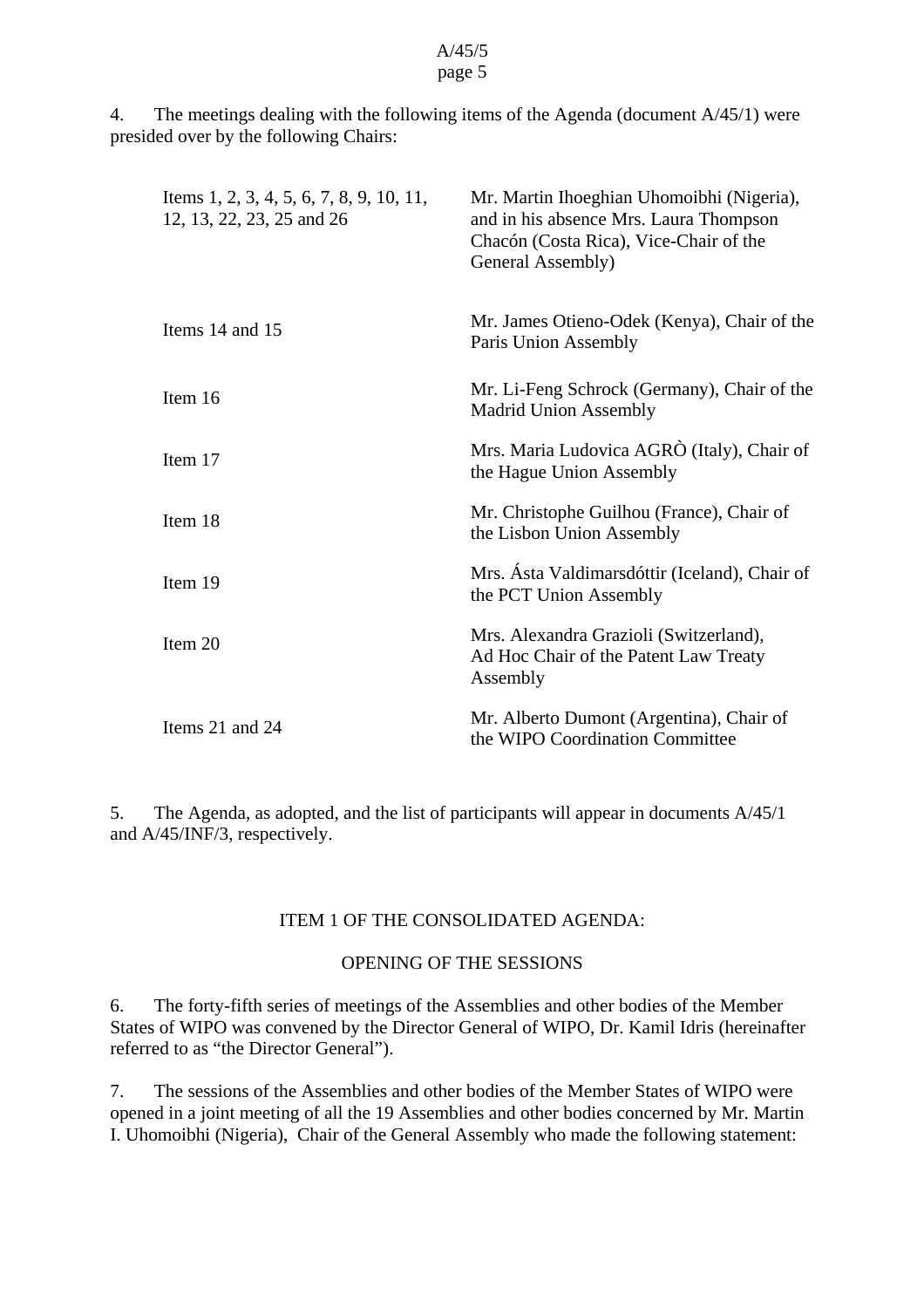"I wish warmly to welcome you all to the  $45<sup>th</sup>$  series of meetings of the Assemblies of member States of WIPO. At these meetings, important issues of both policy and administrative nature are on the agenda for your consideration and decision. Among these will be the appointment of a new Director General and the consideration of substantive matters relating to the activities in WIPO, such as the work of the various Standing Committees, including the CDIP, SCP, IGC, SCCR and the various unions of WIPO. I have no doubt that we will conduct our work with the thoroughness, candor and high sense of diligence and responsibility that should produce maximum results for our Organization.

 "Distinguished delegates, it is indeed an honor and a privilege for me to be chairing not one, but two major gatherings within the United Nations family this week: the Human Rights Council, and this General Assembly of the Member States of WIPO. On the face of it, human rights and intellectual property may not seem to have much in common, but I would maintain that certain fundamental principles should underpin our approach to both. In addressing issues of intellectual property, as in addressing issues of human rights, our mission must ultimately be to contribute to human progress and to the well-being of all peoples; to provide the frameworks and safeguards which enable the human spirit to thrive, both individually and collectively. Our approach to intellectual property, as to human rights, must be based on treating each other decently, respecting rights and obligations recognizing each others' talents and providing an environment in which those talents can flourish to the greater benefit of mankind.

 "No one in this room today needs me to explain the significance of intellectual property in terms of its cultural, social and economic impact. Nor do we need reminding of the vital important role that this Organization, the World Intellectual Property Organization, plays in seeking to ensure that all nations and all peoples are able to benefit from the wealth of the opportunities offered by the use of intellectual property to promote creativity and innovation.

 "Excellencies, we are members of this Organization because we all share the belief in the importance of its role, because we believe that intellectual property can contribute to the creation of real and sustainable wealth for all nations. As member States, we share the same commitment to supporting the Organization and its staff as they endeavor to meet the goals which we have jointly agreed. We share the will to help WIPO succeed as it tackles the diverse challenges which it faces.

 "It is no simple task. And the task for WIPO has been made all the more difficult by the upheaval and uncertainties of the past year. No one in this room needs to be reminded of the difficult road that we traversed and of the daunting challenges that we faced at the time. It is partly to the great credit of the leadership and staff of the Organization that today the story is different, and for the better. Not only did they not allow the difficulties to slow the pace of their work, nor to interfere with the delivery of their programs, but together, we strained and pulled, to build and to heal, in the best interest of our Organization.

 "I have spoken before of the need for healing and reconciliation. I know from the many contacts I have had with you and with WIPO staff during the last few months that that process is now well underway. Now it is up to us as Member States to continue to put together and to provide WIPO with the support, unity and stability which the Organization needs in order to continue to move forward.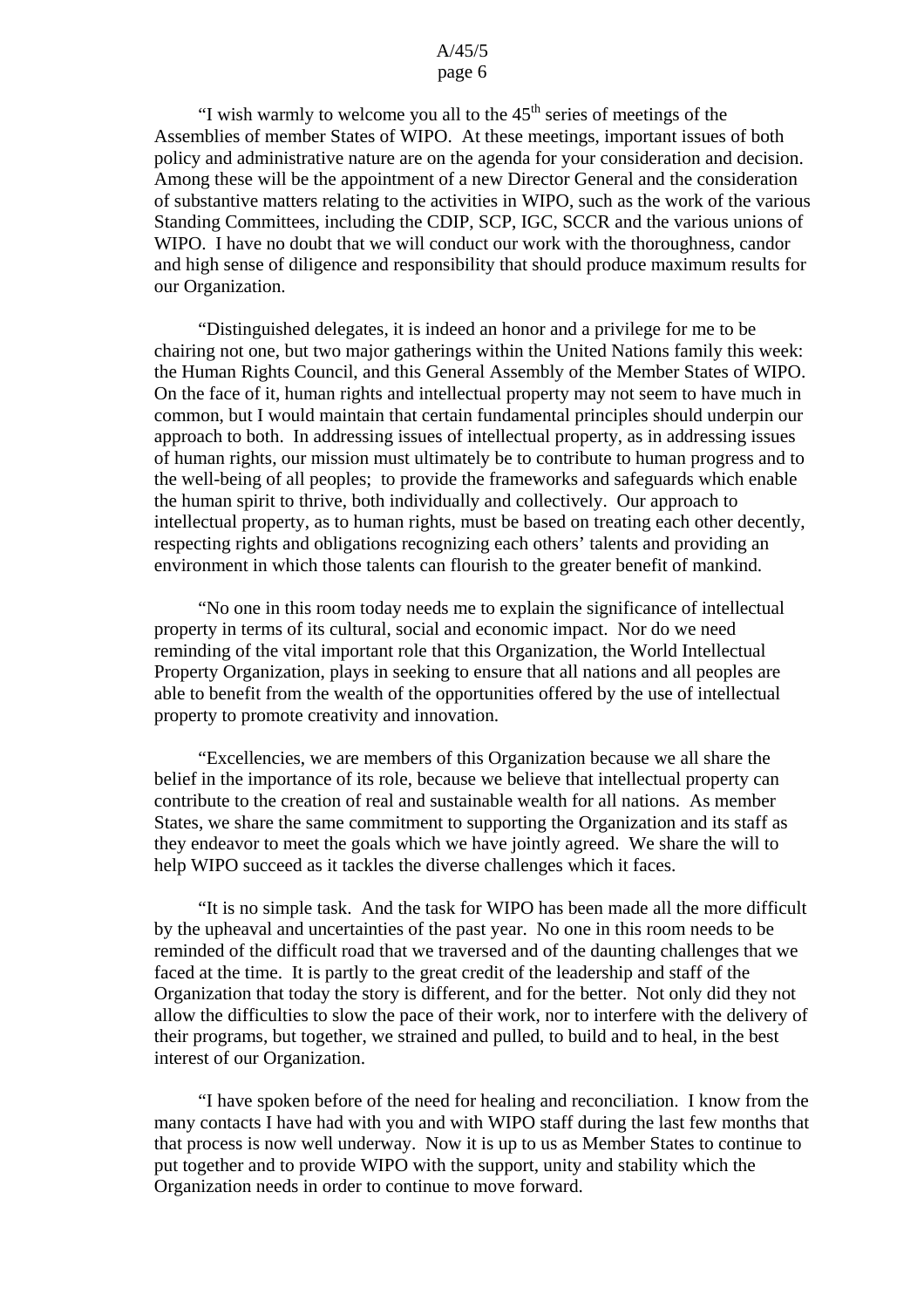"Excellencies, last year at the  $44<sup>th</sup>$  Assemblies, we took a historic decision of establishing the Developing Agenda in WIPO. That agenda was the product of a collaborative and painstaking effort by both the developed and developing countries, which gives both hope and optimism about the future of intellectual property (IP) and its continued relevance in our developmental endeavors. The agenda must mean much more than a mere document and program of action. The bold plans encapsulated in it, must be translated into concrete actions that lend credibility and sustenance to our collective developmental interest. As with its conceptualization and establishment, the support and commitment of all stakeholders would be imperative, by providing the needed resources, both financial and human, to implement its program.

 "The success achieved on the Development Agenda needs to be replicated in the Standing Committee on Patents (SCP), the Intergovernmental Committee on Intellectual Property and Genetic Resources, Traditional Knowledge and Folklore (IGC) and the Standing Committee on Copyright and Related Rights (SCCR). These three committees represent vital interests of Member States and other stakeholders. Progress in the work of these committees would reinforce the relevance of WIPO in the international IP architecture.

"Excellencies, as you know, this  $45<sup>th</sup>$  meeting of the Assemblies of the Member States of WIPO is an historic occasion. Today, for only the second time in the 38 year life of the Organization, one distinguished Director General of WIPO will hand the baton of leadership onto his elected successor. It is our responsibility today formally to appoint our new Director General and, in doing so, to ensure that the transition from one administration to another takes place seamlessly, harmoniously and in the spirit of consensus which characterizes the tradition of our decision making at WIPO.

 "Once again, it is my great privilege to preside over this occasion. I will say a few words shortly to explain how I propose to deal in procedural terms with the items on the agenda. But first, and much more importantly, I want to take this opportunity to pay tribute to our most distinguished friend and colleague, Director General Kamil Idris, who has led WIPO with skill and conviction for 11 years and who has served the Organization for 25 years since his very first appointment, in 1982, in the Development Cooperation and External Relation Bureau for Africa, as it was then called.

 "I cannot begin, in this short space, to do justice to his achievements as Director General. But he will be remembered not least for his determination to demystify intellectual property.

 "By popularizing the image of IP as "*a tool for development"*, Kamil Idris took intellectual property out of the realms of abstract, and set about communicating his vision of intellectual property as something very practical; something which should not be seen as the preserve of lawyers and big businesses, but should be brought within the grasp of anyone, at any level of society, in any country, in any part of the world.

 "Distinguished ladies and gentlemen, these were not just fine words. Early in his tenure as Director General, Dr. Idris established the WIPO Academy. He created it not to be an elite academic institution for a privileged few. But instead to develop distance learning courses and other programs designed to open doors for individuals all over the world to acquire and use knowledge of intellectual property. Kamil Idris will be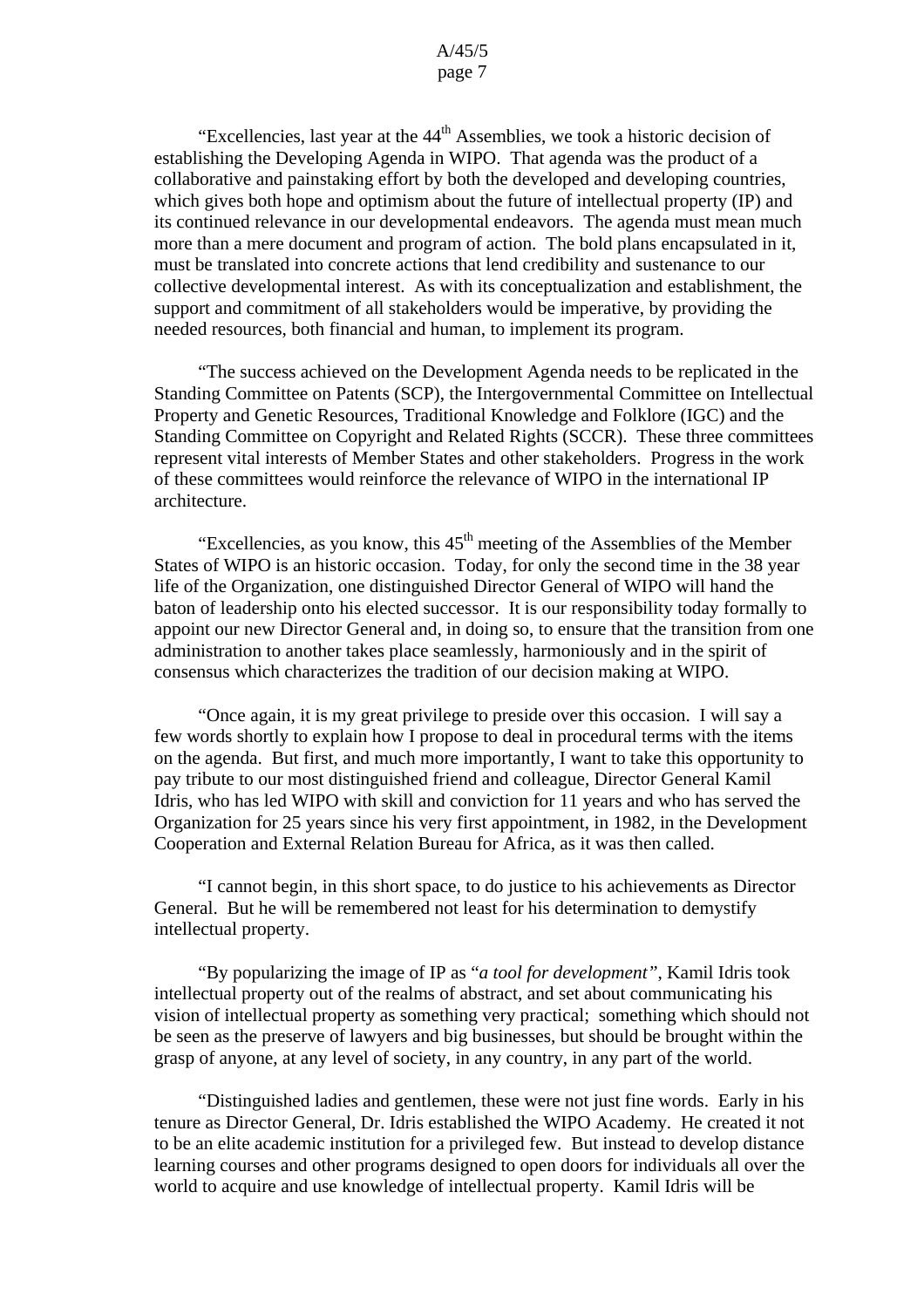remembered for his desire to take IP to the people. He has presided with pride over the growing popularity of World IP Day.

 "In the short time since it was instituted seven years ago, World IP Day has become the focus of an annual celebration of intellectual property and innovation in our schools, businesses, media and in government offices, worldwide.

 "In short, Kamil Idris has made WIPO, if not yet a household name, then certainly we might say a famous brand. Kamil Idris has faced challenges with single-minded determination, unbending in his convictions. We will remember him not only for his professional accomplishments, but also for his personal qualities. A man of compassion. He took a sincere interest in his staff as individuals, in their well-being. He took time to listen and never overlooked the human dimension, whether of staffing issues or organizational matters. Above all, those of us who have also come to know him well will miss him as a colleague with great warmth and generosity of spirit and as a dear friend. I know that you will all join me in wishing Kamil Idris well in his future endeavors. With his many qualities and talents we can be confident that he will continue to make a positive contribution to economic, social and cultural development at the global, regional and national levels.

 "I will immediately after these preliminary remarks invite Director General, Kamil Idris himself to address the Assembly. I realize that many of you will wish to respond to his remarks and are impatient to pay your tributes to him. I will invite you to do so after we have appointed the new Director General, and I would ask you therefore please to patiently withhold your responses until we come to Item 5 of the Agenda (General Statements).

 "We have a weighty agenda before us. To avoid any confusion, I will quickly clarify how I propose to deal with the first items on the agenda: after Dr. Idris' address, we will deal with Agenda Item 2 (Adoption of the agenda) and Agenda Item 3 (Election of the Officers) before proceeding to Agenda Item 4 (Appointment of the new Director General).

 "In terms of procedure, I would just remind you that item 4 on the appointment of the Director General consists of two parts: firstly, the appointment itself; and secondly, the establishment of a working group to fix the conditions of the appointment of the Director General. Accordingly, immediately following the appointment of the new Director General, I will propose to establish the working group for this purpose and then to adjourn Agenda Item 4 so as to enable the working group to prepare recommendations for the General Assembly.

 "And now, I will hand the floor to Dr. Kamil Idris, the distinguished Director General of World Intellectual Property Organization."

8. At the invitation of the Chair of the General Assembly, Ambassador Martin Ihoeghian Uhomoibhi, the Director General made the following statement:

"Mr. Chairman, Distinguished delegates,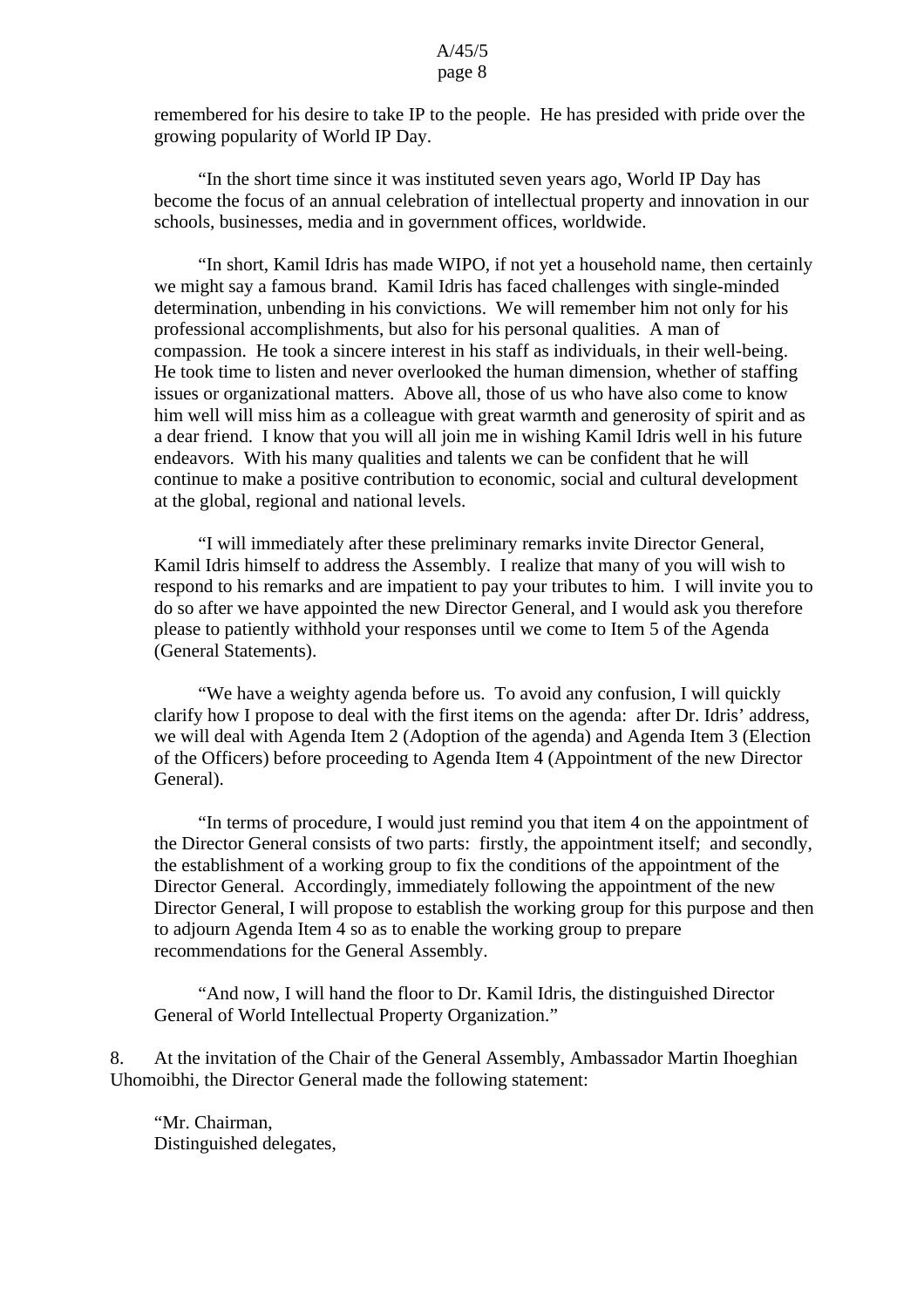"This is my last official statement at WIPO, and I will soon be returning with great anticipation to my grassroots, to a civilization that dates back to the  $4<sup>th</sup>$  and  $5<sup>th</sup>$  millennium BC.

 "Before I leave, I wish to express my gratitude to you, the Member States, for your support and unfailing commitment to WIPO. I sincerely hope that this partnership will continue in the years to come.

 "It has been a privilege and an honor for me to serve as Director General of this Organization which has benefited so much from the active collaboration and involvement of its Member States. My interactions with you over the past years have been warm, cordial and respectful. I shall cherish the memories of these interactions.

 "It is a privilege and an honor to work with you, Ambassador Martin Uhomoibhi, both in your capacity as Chair of the General Assembly as well as Permanent Representative of your distinguished country. You have brought with you all the desired qualities of a diplomat. You have been a bridge builder and a seeker of consensus, and have proved yourself to be a worthy and exemplary Chair of the General Assembly.

 "I would also like to take this opportunity to convey my gratitude and appreciation to the staff of this Organization. I wish to say an immense thank you to all of you. Without your dedication, support and hard work, all that has been achieved in this Organization over the past years would not have been possible. The energy, high quality and professionalism you have demonstrated over the years have been of immeasurable value in furthering our common goals in the IP field.

 "To my successor, Francis Gurry, I wish to express my sincere and heartfelt congratulations on his appointment today, which takes place later this morning. I salute his commitment and dedication to this Organization which span more than two decades. It is my conviction that in his capable and experienced hands, the Organization will continue to achieve notable results in the years to come. The many positions of responsibility that he has held have no doubt prepared him to assume the leadership of WIPO.

 "And to all those who have supported me during my tenure of office, I say a big thank you. To all those who did not support me, I say an even bigger thank you. You have helped to forge my experience and my determination to continue to work for consensus and political good will as much as is humanly possible.

 "Upon taking up my term of office, I had a vision to open up the Organization and to make it increasingly relevant to users and beneficiaries of the IP system as well as the public at large. Central to this vision was the need to forge close cooperation with Member States. The concrete results of that vision are clear for all to see, and I think we can all be proud of how far WIPO has come in the past decade.

 "Several significant achievements have been recorded during the past decade, and mentioning them all here is not possible. An Annex has been attached to this statement in which some of these achievements have been outlined.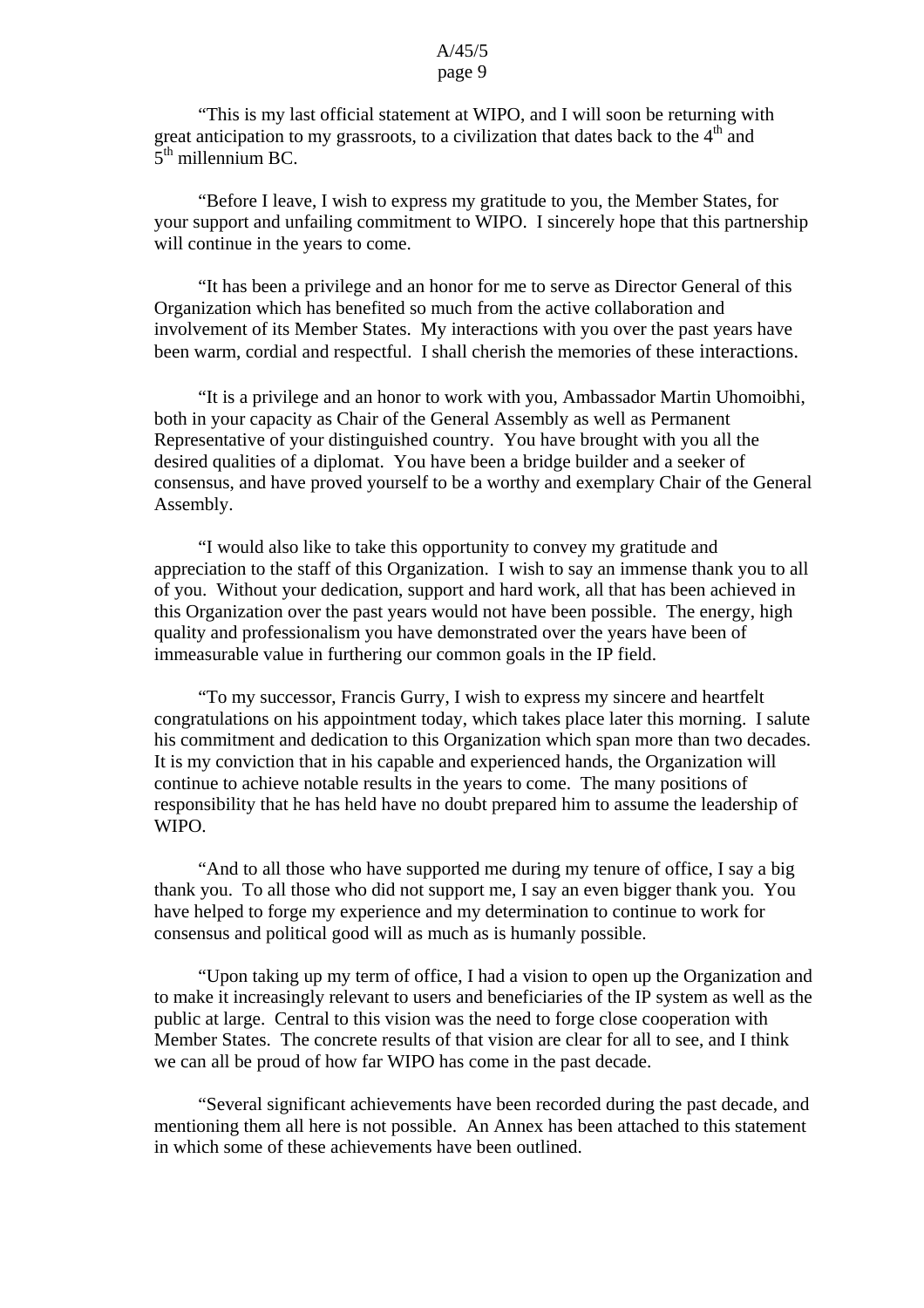Finally, Mr. Chairman, I would like to convey my appreciation and thanks to all Member States for their support during my tenure of office. I also wish to thank the other constituencies of WIPO, namely the users of the IP system – industry groups and civil society members and NGOs – for their fruitful contributions during these years. I sincerely hope that they will extend that same level of cooperation to my successor.

"Thank you all for your attention."

#### ITEM 2 OF THE CONSOLIDATED AGENDA:

#### ADOPTION OF THE AGENDA

#### 9. Discussions were based on document A/45/1 Prov.3.

10. After due consideration, each of the Assemblies and other bodies concerned adopted its agenda as proposed in document A/45/1 Prov. 3.

#### ITEM 3 OF THE CONSOLIDATED AGENDA:

## ELECTION OF THE OFFICERS

11. Discussions were based on document A/45/INF/1 Rev.

12. Following informal consultations among the Group Coordinators, the following officers of the WIPO Coordination Committee, the Paris Union Executive Committee and the Berne Union Executive Committee, as well as the Chair of the Lisbon Union Assembly, were elected on September 25, 2008:

for the WIPO Coordination Committee Chair: Mr. Alberto Dumont (Argentina) Vice-Chair: Mr. Muktar Djumaliev (Kyrgyzstan) Vice-Chair: Mr. Mohamed Abderraouf Bdioui (Tunisia)

for the Paris Union Executive Committee Chair: Ms. Grace Ama Issahaque (Ghana) Vice-Chair: Ms. Martha Irma Alarcón López (Colombia) Vice-Chair: Ms. Corlita Babb-Schaefer (Barbados)

for the Berne Union Executive Committee Chair: Mr. Djaballah Belkacemi (Algeria) Vice-Chair: Ms. Livia Puscaragiu (Romania) Vice-Chair: Mr. Udo Fenchel (Germany)

for the Lisbon Union Assembly Chair: Mr. Christophe Guilhou (France)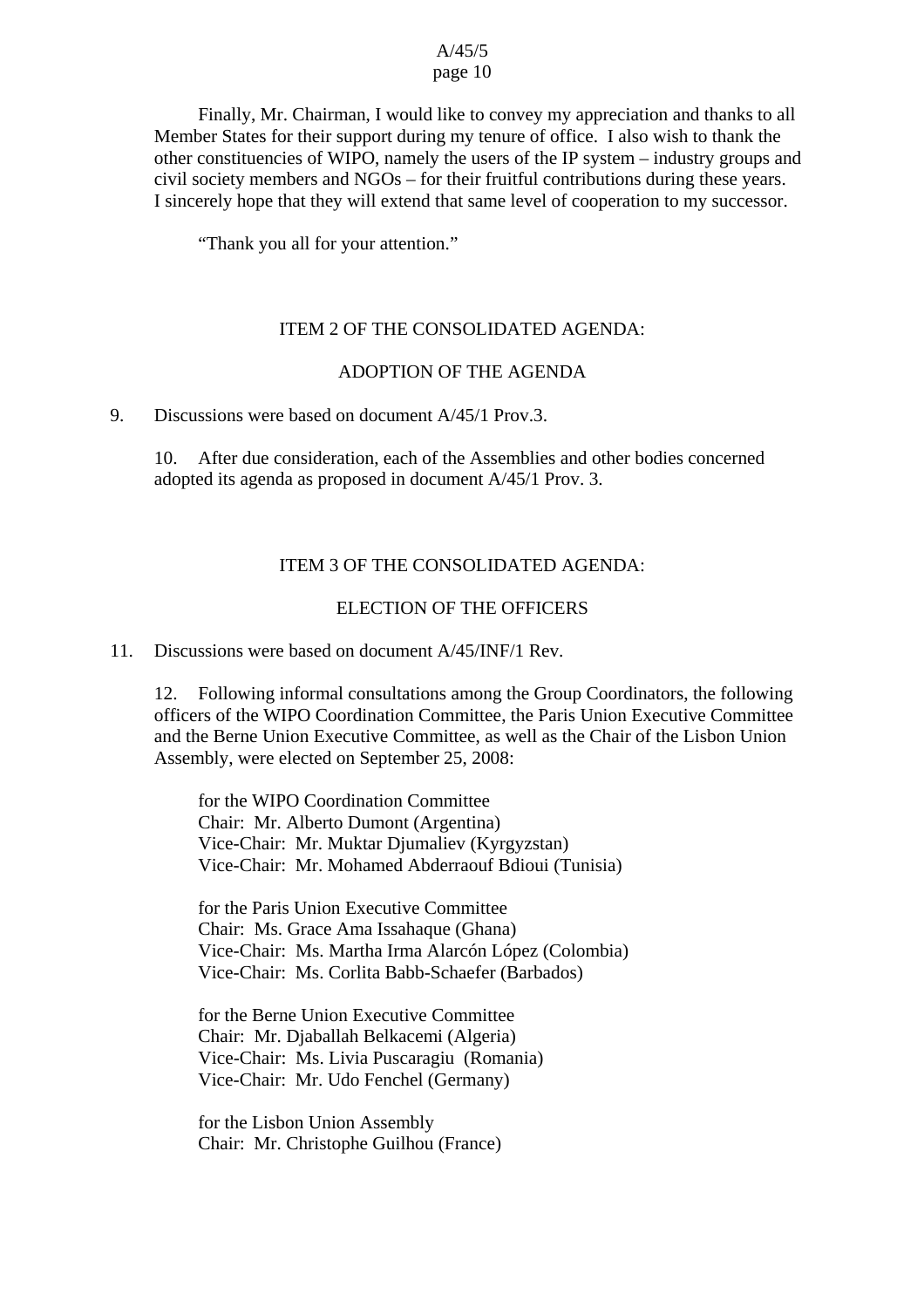13. The list of the officers for the Assemblies and other bodies appears in document A/45/INF/4.

14. The Delegation of Algeria, speaking on behalf of the African Group, congratulated all the officers of the various Committees that had been elected but wished to make comments that had been raised by the Group on the process of elections. The Delegation said that it had observed the process followed in the election of the officers and invited the Secretariat to conduct consultations with the Coordinators of the Groups to establish some clear and transparent rules that would govern elections in the short and long term. The Delegation said that when a Coordinator asked the Secretariat about the practice concerning the distribution among the Groups of the offices in the various governing bodies, the reply was that there was no one consistent practice and that the elections essentially depended on the arrangements between and among the Groups. So in the interest of transparency and geographical balance, the Delegation wished to request the Secretariat to hold consultations so that there could be rules in a codified fashion. This was important as it was difficult to see how WIPO could differ from the other United Nations specialized agencies, such as UNCTAD or WMO, which have adopted clear principles that take care of geographical rotation and other similar principles. The Delegation therefore reiterated its need to have consultations held so that there could be clear, transparent, and balanced rules so that all regions are equitably represented in the committees.

15. The Delegation of Pakistan, speaking on behalf of the Asian Group, expressed its support for the statement made by the Delegation of Algeria and said that there should be clear policies and regulations on how officers are being selected.

## ITEM 4 OF THE CONSOLIDATED AGENDA:

## APPOINTMENT OF THE NEW DIRECTOR GENERAL

16. See the report of the session of the WIPO General Assembly (document WO/GA/36/13).

## ITEM 5 OF THE CONSOLIDATED AGENDA:

## GENERAL STATEMENTS

17. See the report of the session of the General Assembly (document WO/GA/36/13)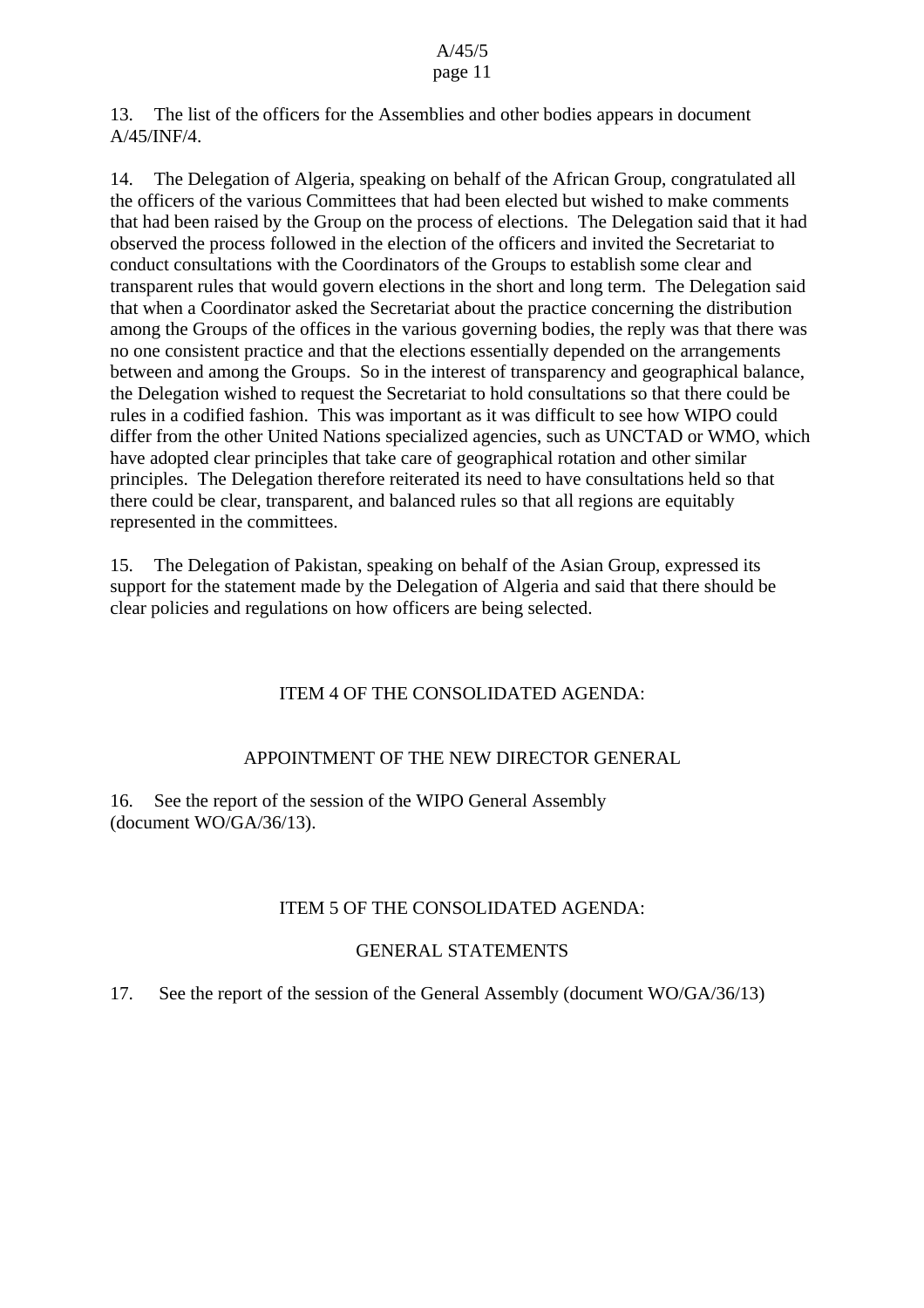#### ITEM 6 OF THE CONSOLIDATED AGENDA:

## SUMMARY ANNUAL REPORT OF THE DIRECTOR OF THE INTERNAL AUDIT AND OVERSIGHT DIVISION (IAOD)

18. See the report of the session of the WIPO General Assembly (document WO/GA/36/13).

#### ITEM 7 OF THE CONSOLIDATED AGENDA:

### WIPO AUDIT COMMITTEE REPORT ON MEETINGS HELD FROM DECEMBER 2007 TO MAY 2008

19. See the report of the session of the WIPO General Assembly (document WO/GA/36/13).

## ITEM 8 OF THE CONSOLIDATED AGENDA:

## REPORT ON THE SESSIONS OF THE COMMITTEE ON DEVELOPMENT AND INTELLECTUAL PROPERTY (CDIP)

20. See the report of the session of the WIPO General Assembly (document WO/GA/36/13).

## ITEM 9 OF THE CONSOLIDATED AGENDA:

## REPORT ON THE WORK OF THE STANDING COMMITTEE ON COPYRIGHT AND RELATED RIGHTS (SCCR), INCLUDING THE PROTECTION OF AUDIOVISUAL PERFORMANCES AND PROTECTION OF THE RIGHTS OF BROADCASTING ORGANIZATIONS

21. See the report of the session of the WIPO General Assembly (document WO/GA/36/13).

### ITEM 10 OF THE CONSOLIDATED AGENDA:

#### REPORT ON THE WORK OF THE ADVISORY COMMITTEE ON ENFORCEMENT (ACE), AND THE ENFORCEMENT OF INTELLECTUAL PROPERTY RIGHTS

22. See the report of the session of the WIPO General Assembly (document WO/GA/36/13).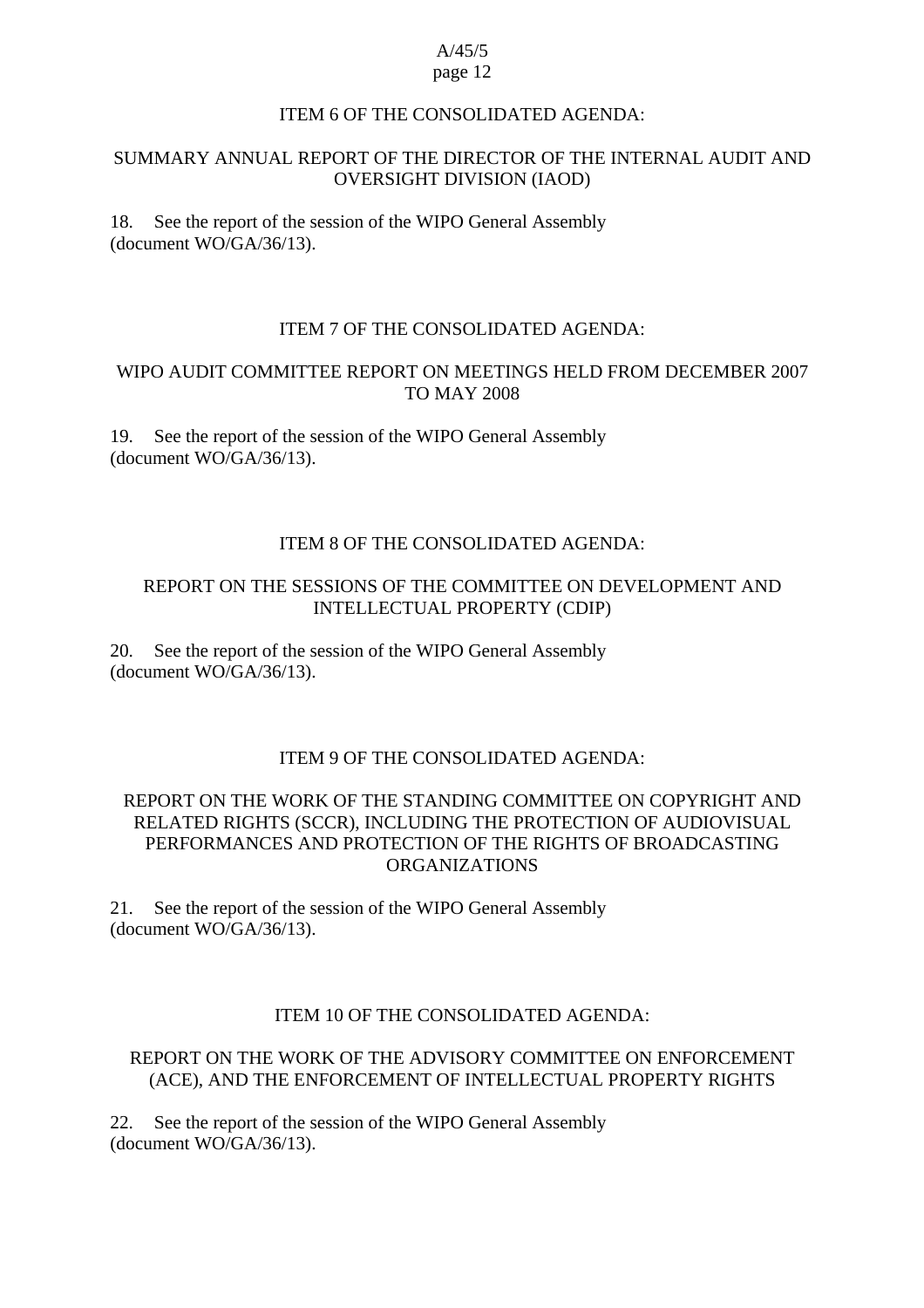## ITEM 11 OF THE CONSOLIDATED AGENDA:

## PROGRESS REPORT ON THE INTERGOVERNMENTAL COMMITTEE ON INTELLECTUAL PROPERTY AND GENETIC RESOURCES, TRADITIONAL KNOWLEDGE AND FOLKLORE (IGC)

23. See the report of the session of the WIPO General Assembly (document WO/GA/36/13).

## ITEM 12 OF THE CONSOLIDATED AGENDA:

## REPORT ON THE WORK OF THE STANDING COMMITTEE ON THE LAW OF PATENTS (SCP)

24. See the report of the session of the WIPO General Assembly (document WO/GA/36/13).

## ITEM 13 OF THE CONSOLIDATED AGENDA:

## MATTERS CONCERNING INTERNET DOMAIN NAMES

25. See the report of the session of the WIPO General Assembly (document WO/GA/36/13).

## ITEM 14 OF THE CONSOLIDATED AGENDA:

#### EXCHANGE OF PRIORITY DOCUMENTS IN THE AREA OF PATENTS

26. Discussions were based on document A/45/2.

27. The Director General-Elect noted that the Assemblies had previously approved the establishment of the digital access service for priority documents, whose purpose was to simplify the submission of priority documents when filing multiple patent applications internationally. Systems development work was underway and the International Bureau was now at the stage of testing system components. No major problems had been encountered and it was expected that development work would be completed in order to enable complete testing of the system in early 2009 with a view to practical implementation in the course of that year.

28. The Paris Union Assembly, the PLT Assembly and the PCT Union Assembly noted the contents of the status report on the digital access service for priority documents set out in document A/45/2.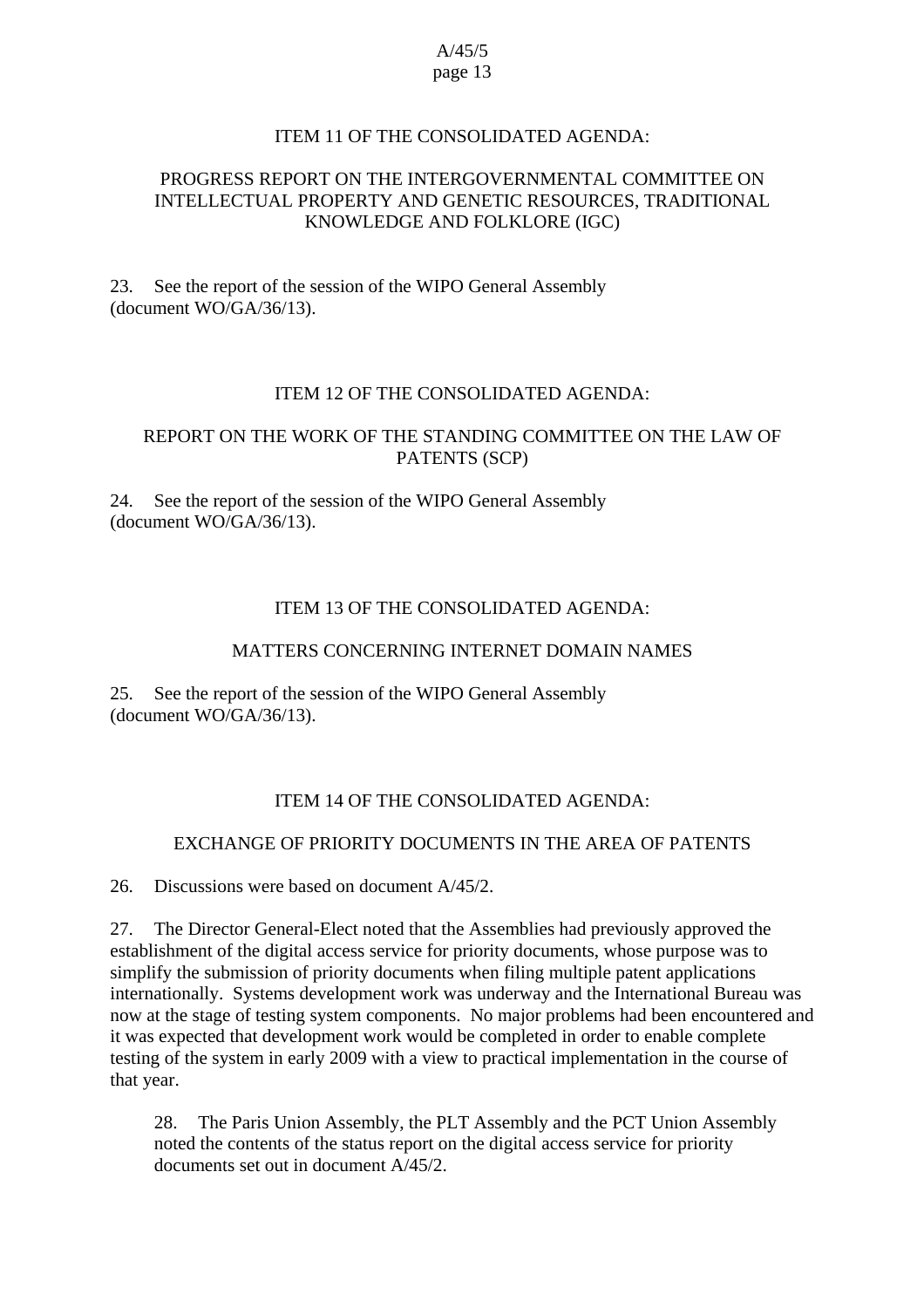## ITEM 15 OF THE CONSOLIDATED AGENDA:

## MATTERS CONCERNING ARTICLE 6*TER* OF THE PARIS CONVENTION

29. See the report of the session of the Paris Union Assembly (document P/A/40/2).

## ITEM 16 OF THE CONSOLIDATED AGENDA:

## MATTERS CONCERNING THE MADRID UNION

30. See the report of the session of the Madrid Union Assembly (document MM/A/40/5).

## ITEM 17 OF THE CONSOLIDATED AGENDA:

## MATTERS CONCERNING THE HAGUE UNION

31. See the report of the session of the Hague Union Assembly (document H/A/26/4).

#### ITEM 18 OF THE CONSOLIDATED AGENDA:

#### MATTERS CONCERNING THE LISBON UNION

32. See the report of the session of the Lisbon Union Assembly (document  $LI/A/23/2$ ).

## ITEM 19 OF THE CONSOLIDATED AGENDA:

#### MATTERS CONCERNING THE PCT UNION

33. See the report of the session of the PCT Union Assembly (document PCT/A/38/6).

#### ITEM 20 OF THE CONSOLIDATED AGENDA:

#### MATTERS CONCERNING THE PATENT LAW TREATY

## 34. See the report of the session of the PLT Assembly (document PLT/A/5/2).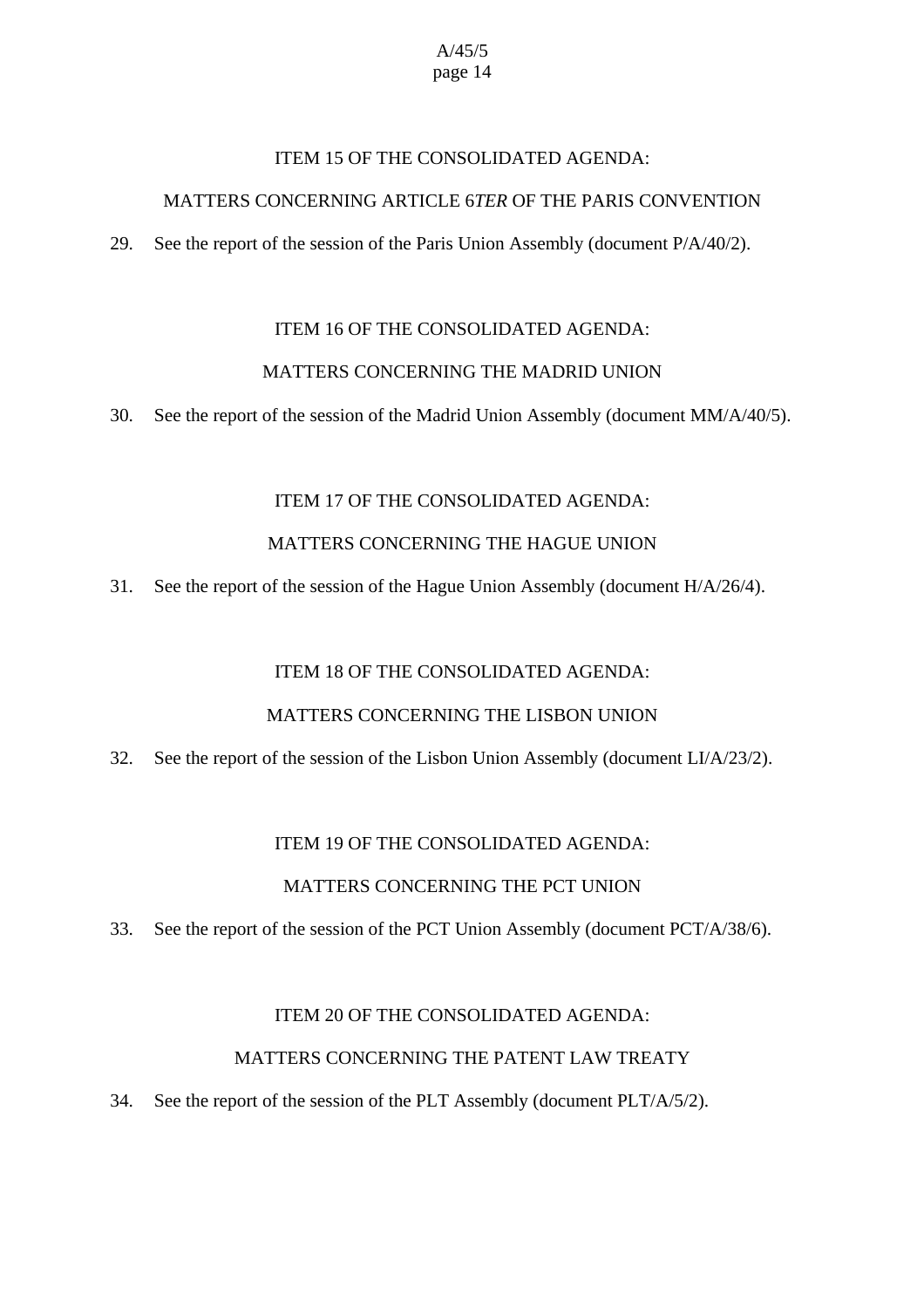## ITEM 21 OF THE CONSOLIDATED AGENDA:

## DRAFT AGENDAS OF THE 2009 ORDINARY SESSIONS OF THE WIPO GENERAL ASSEMBLY, THE WIPO CONFERENCE, THE PARIS UNION ASSEMBLY AND THE BERNE UNION ASSEMBLY

#### 35. Discussions were based on document A/45/4.

36. The secretariat introduced document A/45/4 and informed delegates that Annex I of that document would probably be modified for the assemblies in 2009, on the understanding that one of the currently proposed agenda items (accounts for the 2006-2007 biennium) would probably be dealt with at the next session of the Program and Budget Committee.

37. The WIPO Coordination Committee adopted Annexes I and II, the Paris Union Executive Committee adopted Annex III, and the Berne Union Executive Committee adopted Annex IV of document A/45/4.

## ITEM 22 OF THE CONSOLIDATED AGENDA:

### ADMISSION OF OBSERVERS

38. Discussions were based on document A/45/3.

#### Admission of International Non-Governmental Organizations as Observers

39. The Assemblies of the Member States of WIPO, each in so far as it is concerned, decided to grant observer status to the following five international non-governmental organizations: Association IQSensato (IQSensato); International Committee for the Indians of the Americas (Incomindios); International Trade Union Confederation (ITUC); Special Libraries Association (SLA); and The Institute of Trade Mark Attorneys (ITMA).

#### Admission of National Non-Governmental Organizations as Observers

40. The Assemblies of the Member States of WIPO, each in so far as it is concerned, decided to grant observer status to the following five national non-governmental organizations: All-China Patent Agents Association (ACPAA); Alliance Towards Harnessing Global Opportunities Corporation (ATHGO); *Fundación para la Difusión del Conocimiento y el Desarollo Sustenable Vía Libre* (*Fundación Vía Libre*); Intellectual Property Institute of Canada (IPIC); and The Korean Patent Attorneys Association (KPAA).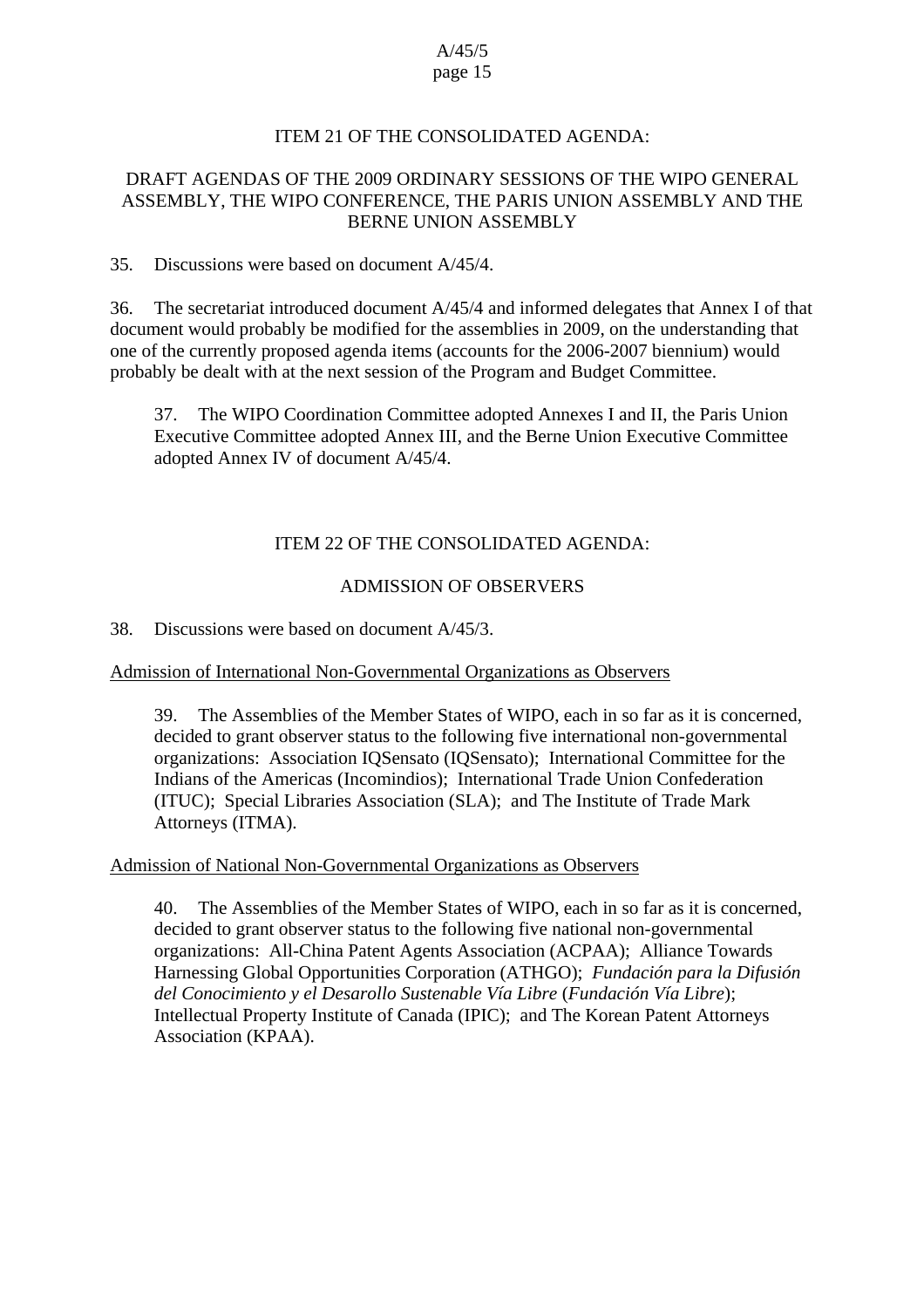## ITEM 23 OF THE CONSOLIDATED AGENDA:

## PROGRESS REPORT ON THE NEW CONSTRUCTION

41. See the report of the session of the General Assembly (document WO/GA/36/13).

## ITEM 24 OF THE CONSOLIDATED AGENDA:

#### STAFF MATTERS

42. See the report of the session on the WIPO Coordination Committee (document WO/CC/59/2).

## ITEM 25 OF THE CONSOLIDATED AGENDA:

## ADOPTION OF THE REPORTS

43. This General Report was unanimously adopted by the Assemblies and other Bodies of the Member States of WIPO concerned, on September 29, 2008.

44. Each of the ten Assemblies and other Bodies of the Member States of WIPO unanimously adopted the separate report concerning its session, at a separate meeting of the Assemblies and other Bodies of the Member States of WIPO concerned, on September 29, 2008.

## ITEM 26 OF THE CONSOLIDATED AGENDA:

#### CLOSING OF THE SESSIONS

45. In closing this session of the Assemblies, the Chairman of the General Assembly made the following statement:

 "Your excellencies, Director General, distinguished colleagues and dear friends, you will agree with me that we have a tendency in diplomatic and intergovernmental circles all over the world to want to declare every major meeting a success. All too often, however, that process consists simply of papering over of differences with a careful form of words- of applying sticking plaster remedies while deep running sores continue to fester under that skin. It is with a deep sense of elation therefore, that I sit before you today and can sincerely say that during this past week in the WIPO General Assembly and in the weeks leading up to it, we have together achieved so much more, so very much more. Taking that in total diplomatic success. Firstly to the routine, we have adopted in this past week decisions concerning the Committee on Development and Intellectual Property, Standing Committee on the Law of Patents, Standing Committee on Copyright and other Related Rights and Intergovernmental Committee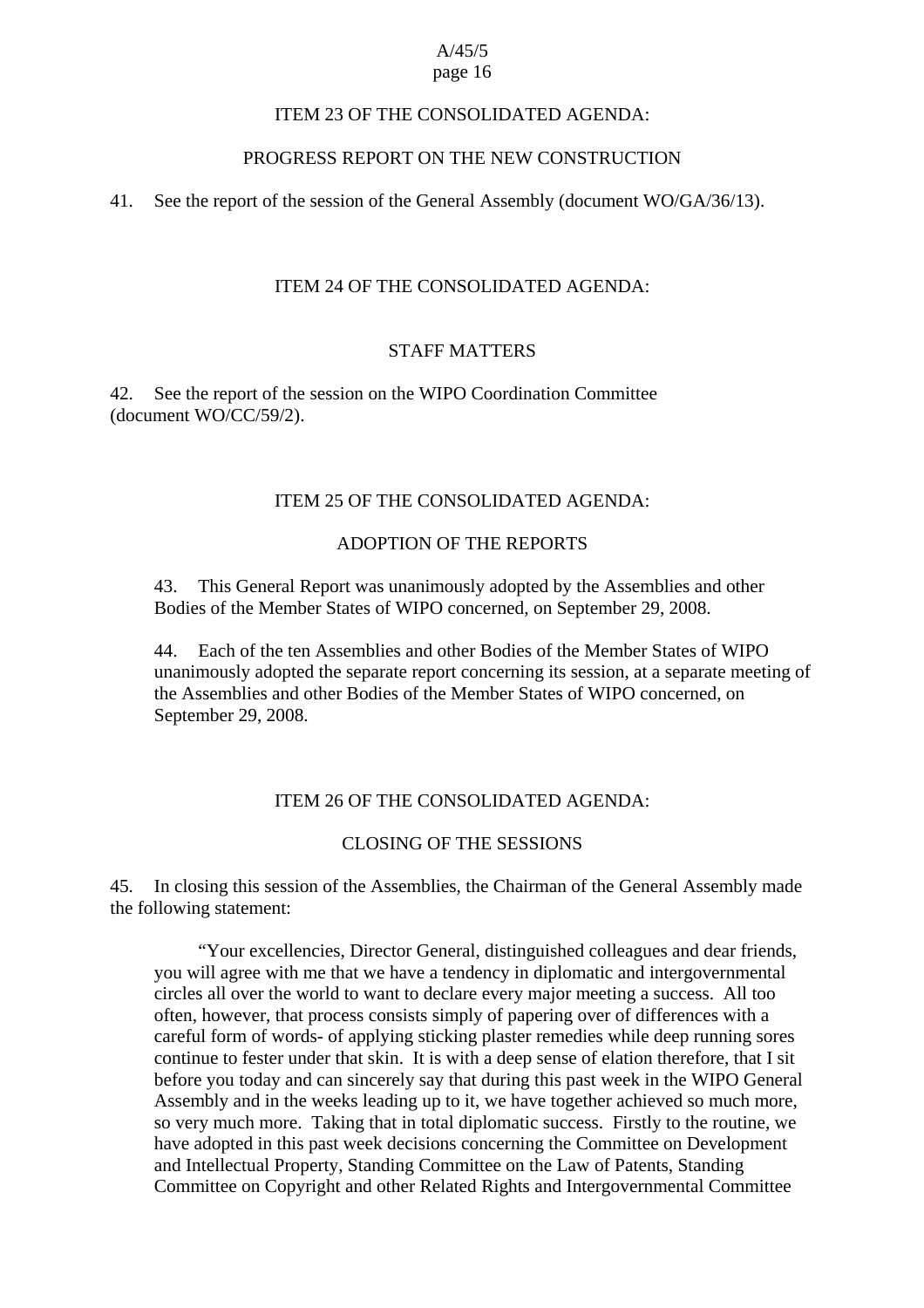## A/45/5

#### page 17

on Genetic Resources, Traditional Knowledge and Folklore as well as other WIPO bodies. These achievements mark the consolidation of WIPO's norm-setting activities. And to this I must not forget that the Coordination Committee, chaired by the distinguished Ambassador of Argentina, met on staff matters. But perhaps, most significantly together we are focused on the heart of the matter and the future health of our Organization. We have asked ourselves what course of action would best enable us to invigorate WIPO to manage the very substantial challenges which lie ahead in the international intellectual property agenda. By unanimously appointing Francis Gurry to be our Director General, we the Member States of WIPO have put behind us the rancor of the past and have jointly embraced a new departure. Excellencies, we have achieved the seamlessly smooth harmonious transition for WIPO, which this time last year seemed so elusive and almost near impossible. We have in short a worthy send-off for our dear friend and brother, Kamil Idris, who has served WIPO tirelessly for 27 long years. We have welcomed our new Director General with such genuine warmth and affection as we can leave him in no doubt as to the faith and confidence placed in him by the Member States of every regional group by the developed nations and those with economies in transition, by the developing and least-developed countries. And as we listened to his moving acceptance speech last Monday we were united by his vision of a WIPO ready to tackle the big questions and to assume its rightful place as a pre-eminent global forum for IP discourse. Many of you have commented on the constructive atmosphere and goodwill which has characterized this General Assembly. As Chairman it has been an uplifting experience for me. Let us do our utmost to ensure that this positive spirit continues to infuse our work together in the coming months, and indeed in the coming years. I will not keep you any longer from your desks or indeed from your homes. Allow me before you depart to thank you all, to thank every regional group and every Member State for your part in this successful Assembly and for your effective cooperation and collaboration. I also share thanks to the Vice Chair of the General Assembly, my dear friend Laura Thompson, who has stepped in so ably and kept the wheels turning smoothly during the long periods when I was not able to be here. I thank also the Secretariat for the excellent support and service provided to me in the preparation and conduct of these meetings. And allow me to express the gratitude and profound thanks on behalf of all of us to the wonderful team of interpreters who have as ever done such a splendid job. And finally, it remains only for me to wish Kamil Idris, from all of us, every success and happiness for his future work in Sudan. I wish those of you who are returning to your capitals a *bon voyage* and I wish the staff of WIPO *bonne route* as they move forward under the new leadership. Thank you very much"

#### 46. In response the Director General-Elect made the following statement:

 "Thank you very much Mr. Chairman, your Excellencies, distinguished delegates. Our thanks go first of all to you Ambassador Uhomoibhi for the very able leadership that you have displayed over the past months and indeed of course this past week. If the meeting has been a success, then that in the first place has been due to your leadership. Your very careful preparation of this meeting, ensured its success at the outset and your very careful guidance of the meeting throughout this week have ensured that it was indeed a successful meeting. And may I join you also in extending our thanks to your Vice Chairs, but in particular to Ambassador Laura Thompson for standing in when you were unable to be with us last week. Let me extend my thanks also to all of the delegations, first of all for your very warm words of welcome to me which I appreciate profoundly. I am very grateful to you all for the start that we have got off to. We face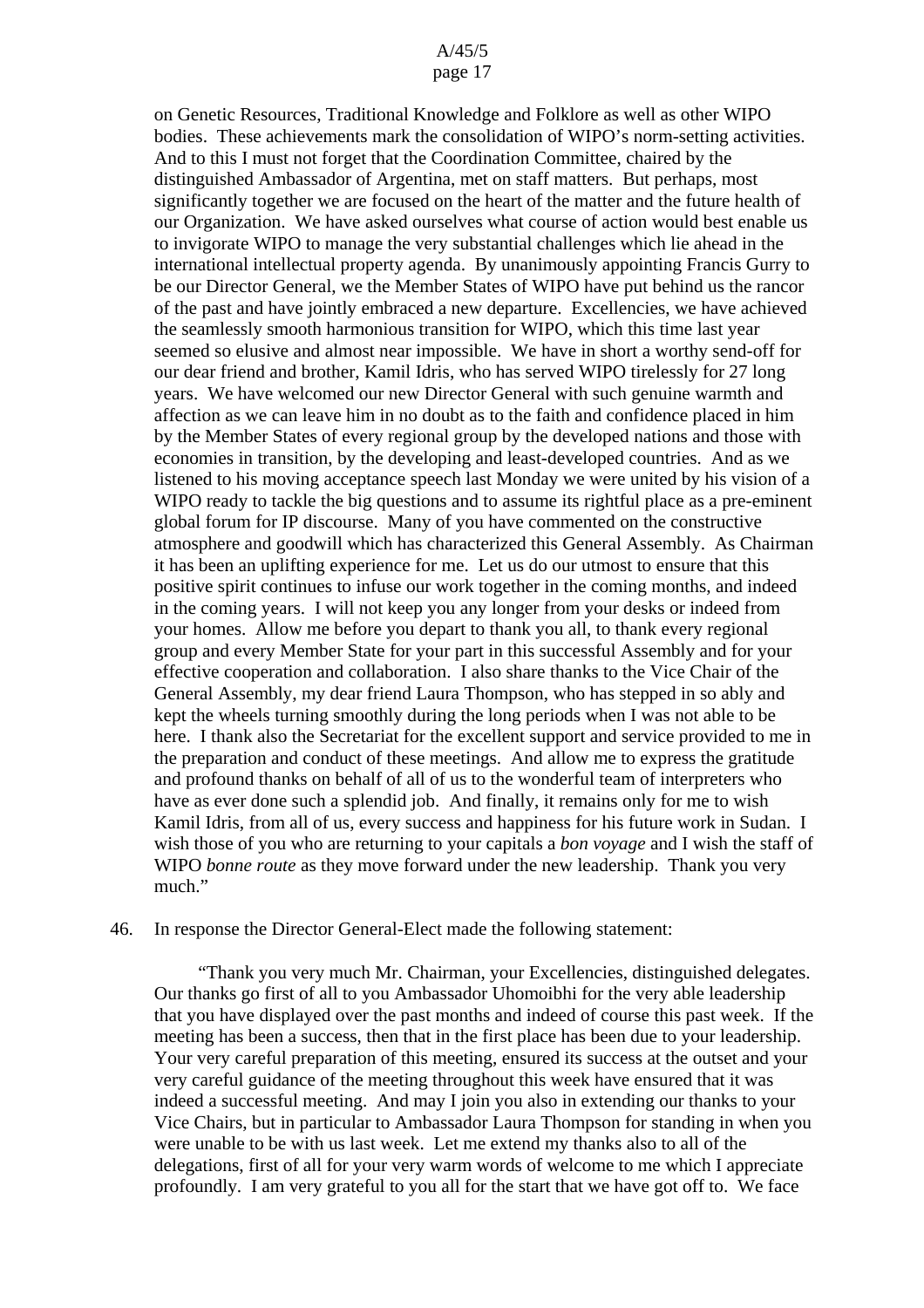many challenges, of course, in the future, as you have said Mr. Chairman and there are challenges on all sides of the multilateral spectrum. But what has been particularly heartening this week has been the genuinely constructive spirit and atmosphere that has prevailed amongst all of the delegations. And I think this is a good sign that we will have a very good basis on which to tackle the many challenges that we confront in the future. My particular thanks also go out to the Group Coordinators for their hard work in ensuring that there was a very good understanding between the Groups in respect to the questions that we confronted in this past week. If I may, Mr. Chairman, I should also like to join you in thanking my colleagues, we have a report before us in a very short time. It was of course prepared over the weekend, it was translated into all languages and made available in all languages. I am very grateful to those who worked to prepare this report, but also grateful to all of my colleagues for the preparation of the documentation for the work this week. Let me join you also, Mr. Chairman, in thanking the interpreters and for those of you who will be celebrating shortly the appearance of the new moon, let me extend my warmest wishes to you for the celebration that is to come. And I join you also Mr. Chairman in wishing my friend and colleague, Kamil Idris, all the best for the future. Thank you."

47. The Delegation of Germany commended the Chair on the skillful and elegant way in which he had led the General Assembly to the adoption of the report. The Delegation wished to thank the US Delegation for having coordinated Group B since the previous year's General Assembly. More specifically it was grateful to Lisa Carle who had in the mean time taken up another challenging task in Saudi Arabia and to Deborah Lashley-Johnson who had taken over from Lisa and who had so passionately been steering the fate of Group B during the General Assembly.

48. The Delegation of Pakistan, speaking on behalf of the members of the OIC and the Asian Group wished to thank the Chair for steering the meeting in an excellent manner. Similarly the delegation wished to thank the Ambassador of Costa Rica for her able steermanship of the meeting. It wished the new Director General good luck in all his future endeavors and assured him of its full support and wished every member of the gathering a very happy Eid fete for the following day.

49. The Delegation of Cuba, speaking of behalf of GRULAC, congratulated the Chair and vice chairs on their work in conducting the general assemblies. The fact that they had completed the agenda in an efficient way showed the new dynamic of the Organization. The regional group would like this new dynamic to be reflected in the work of the various committees. The regional group associated itself with the thanks expressed to the Chair and wished to congratulate Mr. Gurry again on his election to the post of Director General and wished him every success in his future work.

50. The Delegation of Algeria wished to express his thanks to all those working towards consensus.

51. The Delegation of Romania, speaking on behalf of the Group of Central European and Baltic States, wished to join the previous speakers in congratulating the Chair and Vice chairs especially Ambassador Laura Thompson for presiding over the historic meeting in such a skillful manner. The Delegation also wished to thank all the Chairs who led the work of the various assemblies that took place the week before. At that final stage it reiterated how pleased it was to have witnessed such an important decision as was the election of